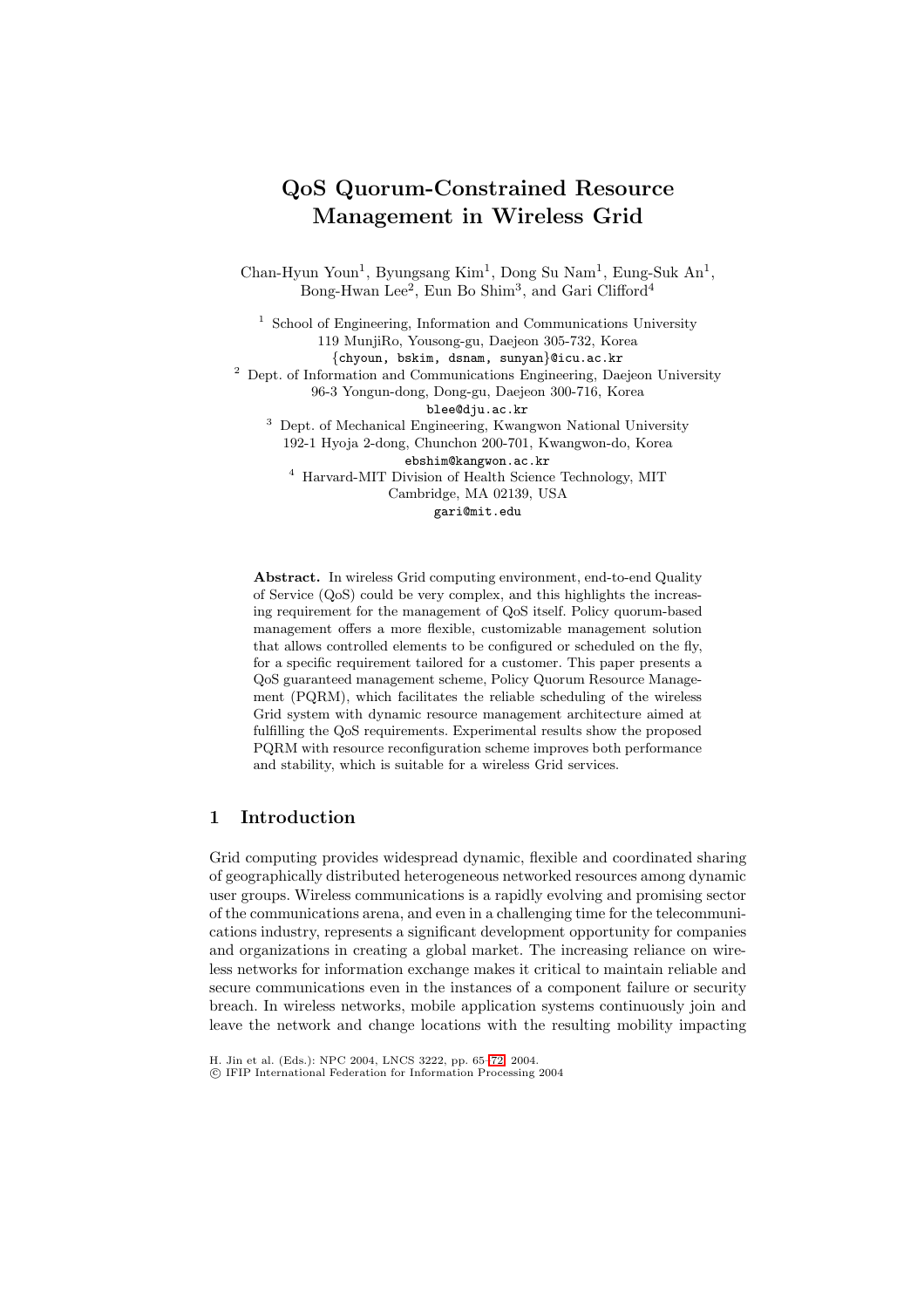66 C.-H. Youn et al.

the degree of survivability, security and reliability of the communication. Our research focuses on policy based dynamic resource allocation and management for Quality of Service (QoS) guaranteed applications in a wireless Grid [1], [2].

Our resource management policy will need to effectively map the pre-defined QoS requirements to the actual resources on the wireless network. Ideally some of these QoS requirements will be defined at the local system level to minimize protocols utilized at the middleware system, however, we need to address the problem of combining different kinds of QoS from the multiple resources available in the Grid and among multiple Grids. We present a dynamic resource management architecture aimed at the fulfillment of the above requirements in wireless Grid services. We discuss the efficiency of the proposed reconfiguration policy on the experimental Grid testbed. We imagine that these kinds of reliable, secure and QoS guaranteed Grid services would be required for future mobile health care applications.

# **2 The Management for Cardiovascular Simulator in Wireless Grid**

A general architecture for future wireless access networks involves a hybrid of technologies. Advances in patient care monitoring have allowed physicians to track an Intensive Care Unit patient's physiological state more closely and with greater accuracy. Modern computerized clinical information systems can take information from multiple data sources and store it in a central location. The Multi-parameter Intelligent Monitoring for Intensive Care (MIMIC) II database [3] takes advantage of the data collection systems installed at a partner hospital to collect large numbers of real patient records. The MIMIC II Relational Database Management System (RDBMS) is used to administer this database and create table definitions. Data such as nursing notes, medications, fluid input and output, updates to patient charts, lab results, CareVue data etc., can be downloaded from the hospital's Infrastructure Support Mart (ISM) and entered into the MIMIC II database. Waveforms such as electrocardiograms (ECGs), blood pressure, and pulse oximetry are stored in a separate waveform collection system in a separate database at the hospital, which is the waveform counterpart to MIMIC II.

Fig. 1 represents a computational physiological scenario using a wireless Grid. Cardiovascular (CV) data measured at home are transferred to a "patient monitoring manager" to assess those data. In this manager server, the monitored data is compared with the pathological data set stored in the MIMIC II database of PhysioNet [4]. If the signal is determined to be indicative of a pathological state, the cardiovascular information is used to determine the parameters of a CV model. CV hemodynamic variables under a specific physiological hypothesis are simulated and compared with the abnormal signal. In this simulation stage, Grid computing is utilized to speed up the analysis.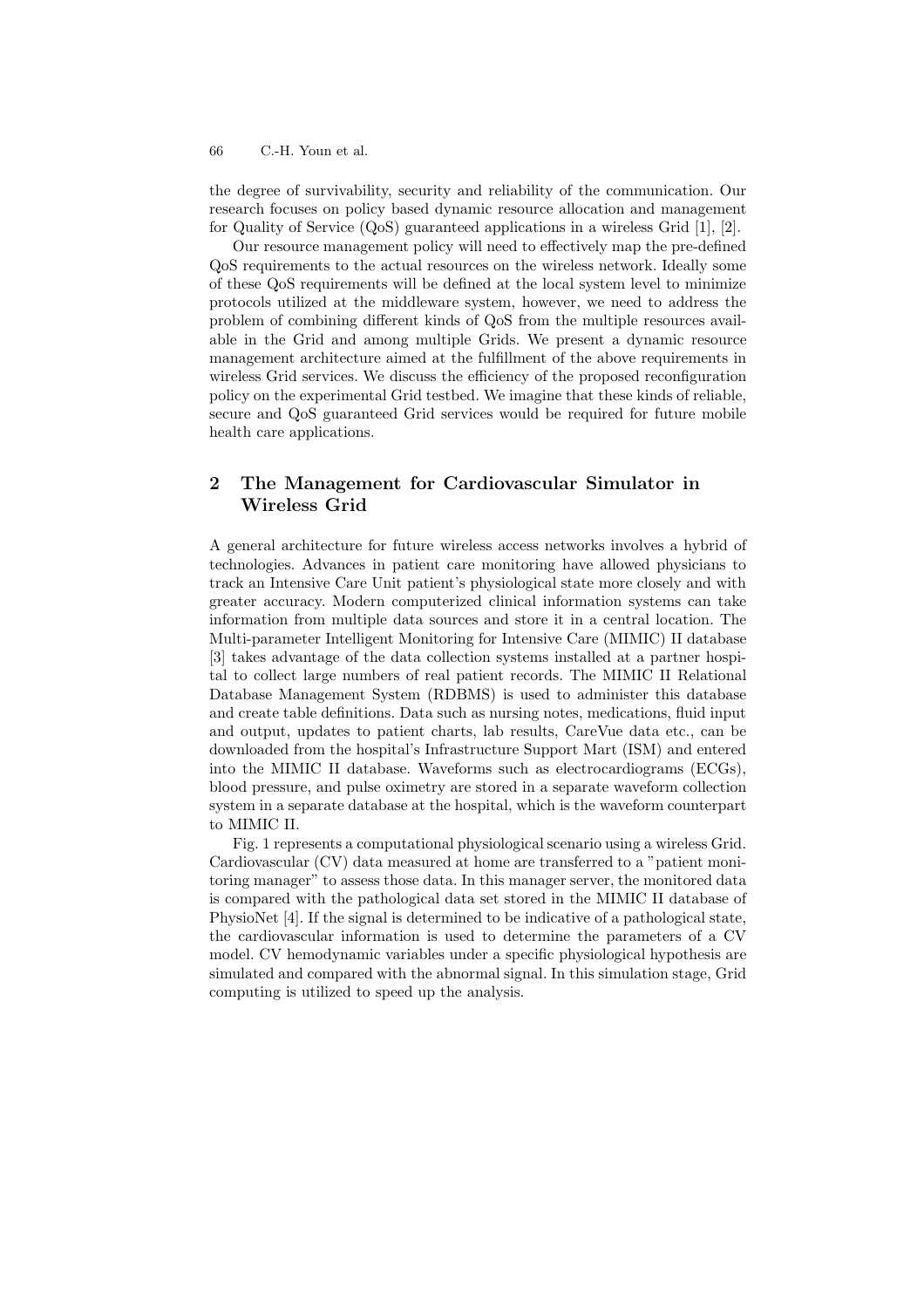

Fig. 1. Data flow for a mobile patient monitoring application using a CV simulation distributed on the wireless Grid interacting with a CV database

## **3 Quorum-Based Resource Management Model**

### **3.1 Definition of Quorum Model**

Most Grid applications specify the type of required resources such as various types of processing, storage, and communication requirements among such elements. To guarantee the QoS in user's application, the Grid manager should assign the resources to each application. The Quorum based management system will define the QoS vector to each application from the profile at input. We define two items; the one is system QoS vector and the other is network QoS vector. Each service requester must specify its QoS requirements for the Quorum Manager (QM) in terms of the minimum QoS properties for both the node system and network resources. We define the resource Quorum QR that represents current status of the resource. Each resource has its resource status vector which is represented both invariable and variable description [5]. System resource can take the processor specification or memory size as invariable description and processor utilization or available memory space as variable description and end-to-end available bandwidth, delay, data loss rate as variable specification.

$$
Q_R = \left\{ \langle \overrightarrow{\theta_i}, \overrightarrow{\theta_{jk}} \rangle | i, j, k = 1, \dots, n \right\},\tag{1}
$$

where  $\overrightarrow{\theta_i}$  denotes the current available resource level of the system resource *i* and  $\overrightarrow{\theta_{jk}}$  represents the current available resource level of the network between system resource  $j$  and  $k$ .

We assume the system has to admit and allocate resources for the set  $A =$  ${a^1,\ldots,a^k,\ldots,a^m}$  of applications. An application also represented by undirected graph with tasks and their communication relation. A required QoS level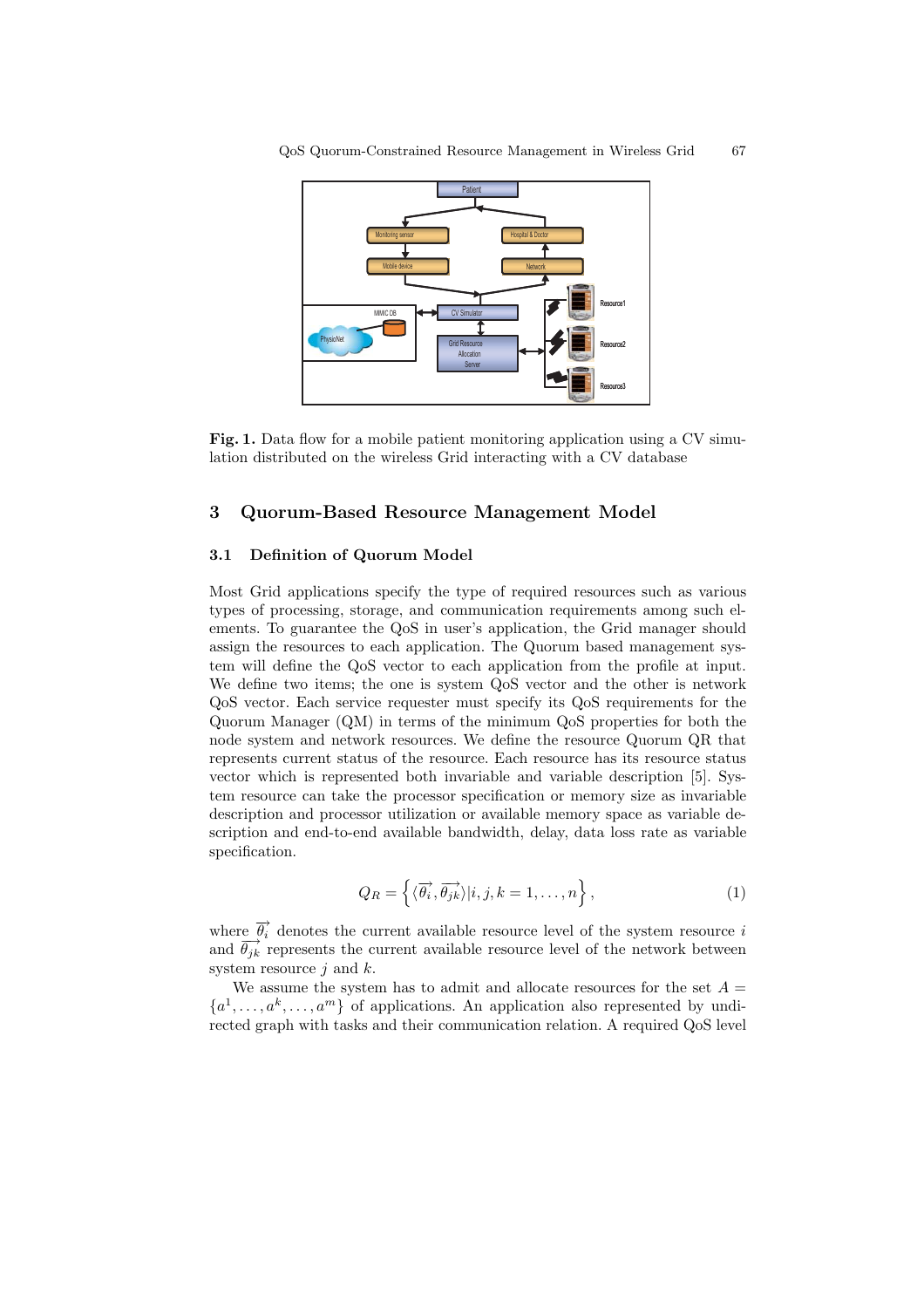68 C.-H. Youn et al.

represents the vector of the resource description and has the range between minimum and maximum requirement. We denote them with q and Q, respectively. We define the QoS-Quorum, *QA*, which represents the required quality level for an application set *A*.

$$
Q_A = \left\{ \left\langle \left[ \overrightarrow{q}_i^k, \overrightarrow{Q}_i^k \right], \left[ \overrightarrow{q}_{ij}^{kl}, \overrightarrow{Q}_{ij}^{kl} \right] \right\rangle | i \neq j, i, j = 1, \dots, \mu, k \neq l, k, l = 1, \dots, m \right\},\tag{2}
$$

where  $\overrightarrow{q}_i^k$  and  $\overrightarrow{Q}_i^k$  denote the minimum and maximum QoS level required for task k on the system resource i, respectively.  $\overline{q}^{kl}_{ij}$  and  $\overline{Q}^{kl}_{ij}$  represent the minimum and maximum  $QoS$  level required for communicating the task  $k$  in system resource  $i$  and task  $l$  in system resource  $j$ , respectively.

A resource universe  $R = \{r_1, \ldots, r_n\}$  assumes a collection of resources that can be taken in the administration domain. A resource,  $r = \langle S, N \rangle$ , can be represented as undirected graph with system, S and their communication networks, N. To get the reliability in resource management, we define available resource Quorum, *QAR*, which is a selected resource set which satisfying the QoS requirement from SLAs.

$$
Q_{AR} = \{ \langle S_i, N_{ij} \rangle \subseteq R | \overrightarrow{q}_i^k \leq \overrightarrow{\theta}_i \leq \overrightarrow{Q}_i^k, \overrightarrow{q}_{ij}^{kl} \leq \overrightarrow{\theta}_{ij} \leq \overrightarrow{Q}_{ij}^{kl} \},
$$
(3)

where  $i, j = 1, \ldots, n' \leq \mu$  and  $k, l = 1, \ldots, m$ .  $Q_{AR}$  is a set that satisfies a desired minimum QoS level of application. An available resource Quorum set is obtained from the policy module in the resource allocation server.

#### **3.2 Resource Configuration for Resource Scheduling**

The Resource configuration for scheduling,  $F(A, Q_{AR})$ , is the mapping function;

$$
F(A, Q_{AR}) = \{ \langle S_i^k, N_{ij}^{kl} \rangle \} = \{ \langle V^k, E^{kl} \rangle \stackrel{Q}{\rightarrow} \langle S_i, N_{ij} \rangle \},\tag{4}
$$

where  $i, j = 1, \ldots, n' \leq u$  and  $k, l = 1, \ldots, m$ .

 $S_i^k(\overrightarrow{\theta_s})$  or  $S_i^k(\overrightarrow{\theta_n})$  is identified the resource topology from status of reflecting the resource quality. We intend to estimate current resource utilization of each application activity. Assuming that application represents its previous execution progress as an event, we can predict the current resource allocation sensitivity for the target application. On the network performance vector, end-to-end resource performance, such as bandwidth, delay, or data loss rate is peer-to-peer value. If a Grid resource management system should measure all the peer systems, it surely faces scalability problem and unrealistic. Thus, usually, in the initial step of the resource allocation, resource allocation and policy server generate the available resource Quorum in the network established by the resource brokers and each peer.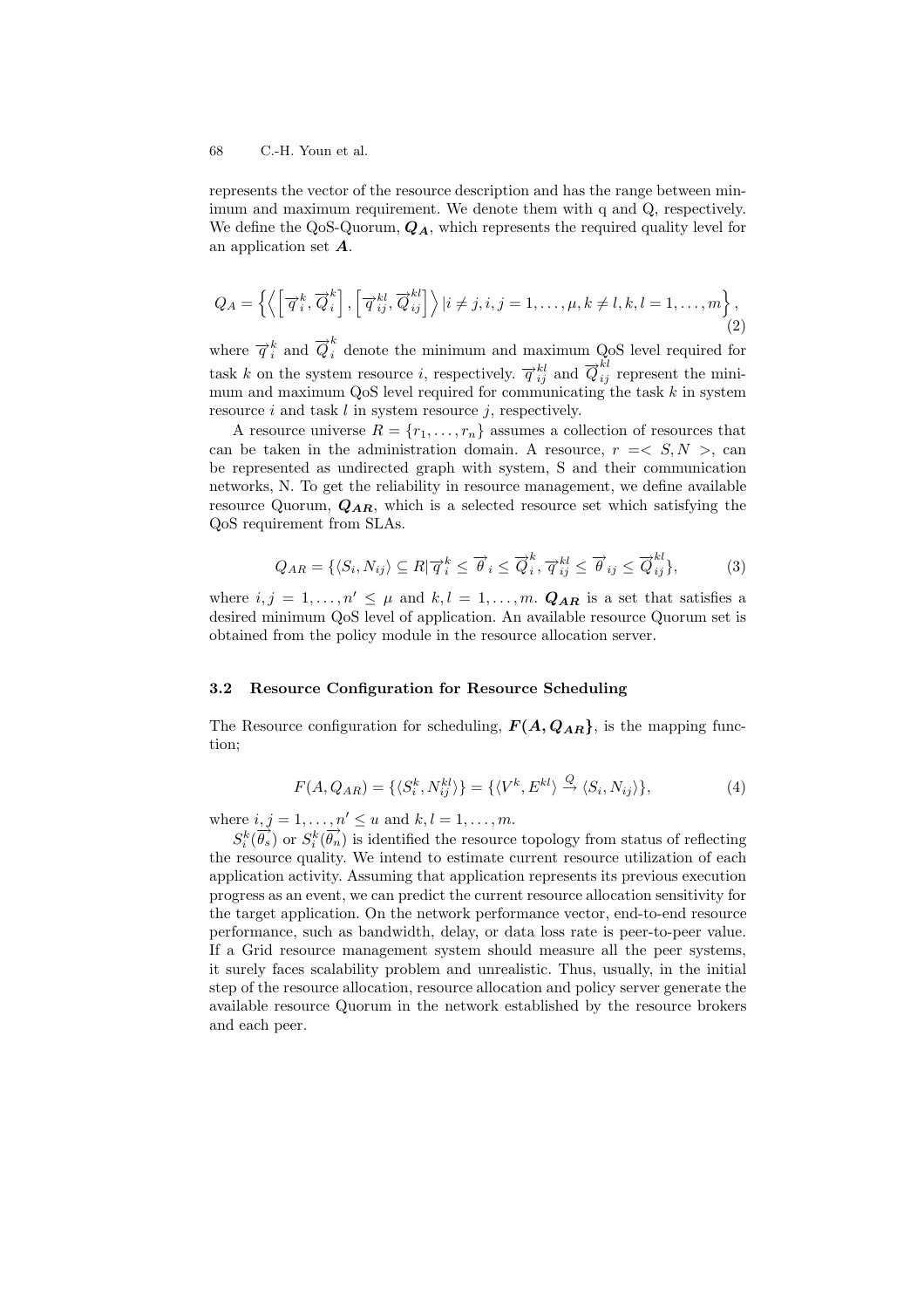# **4 Policy Quorum Based Resource Management in Wireless Grids**

In order to address the resource allocation problem, we propose a Policy Quorumbased Resource Management (PQRM) System that provides a reliable resource scheduling scheme in wireless Grid. A PQRM shown in Fig. 2 has the layered architecture involving a session admission controller with an application profile, and requested applications as inputs [6], [7].

The Session Admission Controller (SAC) gives inform to Quorum Manager (QM). The QM inspects available resources that satisfy minimum QoS requirements through MDS(Monitoring and Discovery Service). The Monitoring Manager (MM) obtains the information of Grid resources from the agent that queries the resources. The SLA is an important work for the SAC, which interacts with users and their requirement such as time or cost deadlines.



**Fig. 2.** Operational architecture of the PQRM system

We can obtain the initial resource configuration set as mapping from sub-jobs to available resource Quorum set: the initial resource configuration will satisfy the QoS requirement because it is subset of the *QAR* which is the set of establishment from the user's SLA. Failure of system or admission of the other application in the resource has influence on the variable QoS vector. Temporal instants Ti's are event generation points of each application. In general, in order to measure the application performance, instrumentation technique is a useful method that recognizes the application behavior.

# **5 Experimental Results and Discussions**

Fig. 3 represents a computational physiological scenario using Grid computing. In this figure, the human ECG is monitored and transmitted to the PhysioNet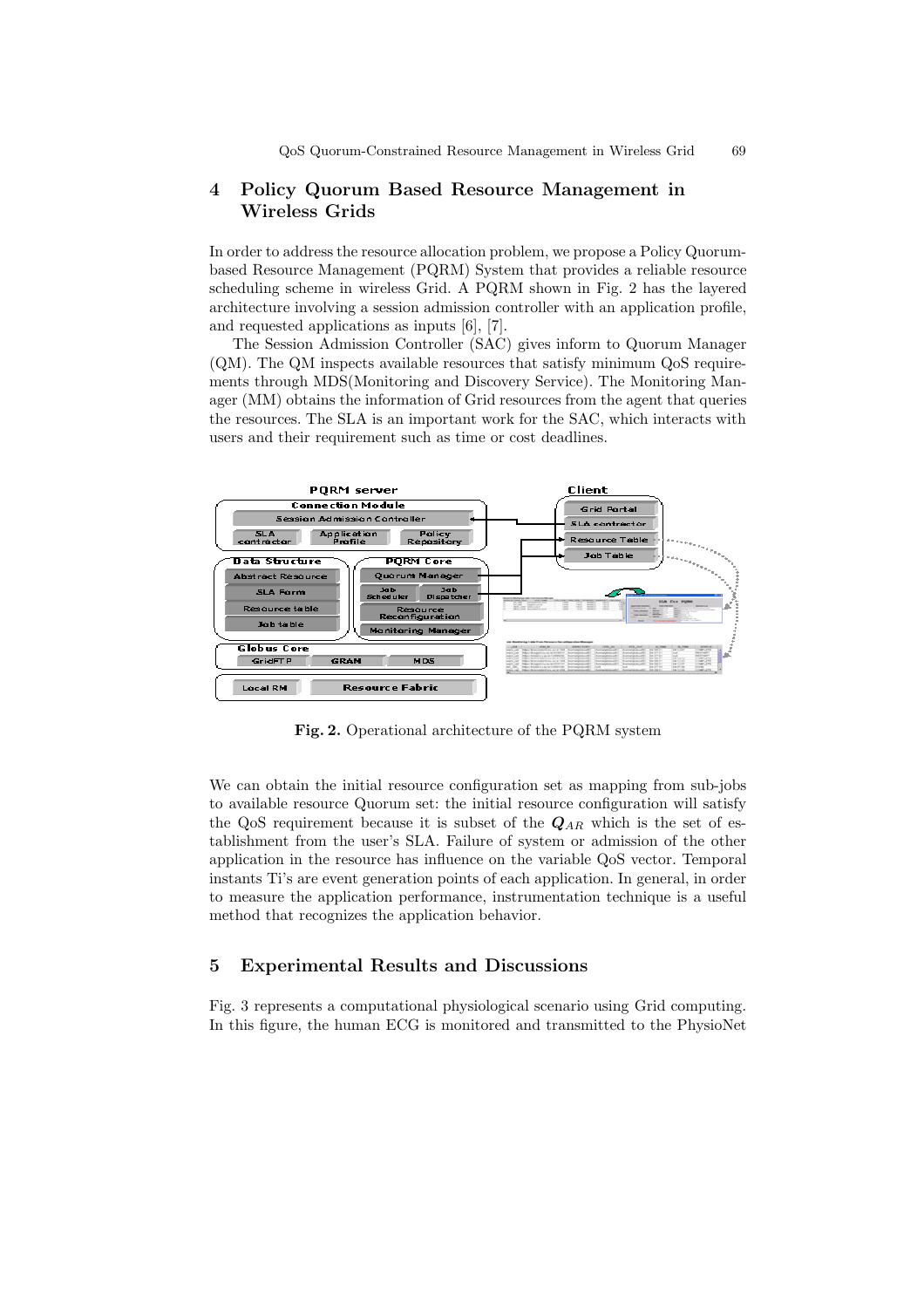70 C.-H. Youn et al.

server. The monitored data is then delivered to a simulator via a mobile computer, where the system compares it with the pathological data set stored in MIMIC [3]. In case of an abnormal signal, identified through a nodal fit to data in MIMIC, the algorithm may provide pertinent advice to the monitored subject. The information can then be delivered to a medical doctor. Furthermore, personally optimized medication information can also be delivered to the patient client.



**Fig. 3.** Data flow for a patient monitoring application using an ECG computation distributed on the Grid interacting with an ECG database (MIMIC DB) via PhysioNet (a traditional client-server model)

In a wireless Grid infrastructure, all computation needed to simulate the monitored ECG signal will be executed on the available resources provided by a PQRM system. For real-time processing, it is necessary to identify the resources available in the Grid infrastructure. In particular, in order to ascertain the reliability of the wireless environment, policy based Quorum will be considered in the context of resource management. If a user wishes to access his/her daily biometrics from a Grid server, it is necessary for some computational resources to remain online regardless of its location with respect to the VOs. The systems used in this experiment are eight in total, which consist of six systems in Korea and a PhysioNet server at MIT in the US. We assume that each user jobs J1, J2, J3, J4, J5 and J6 starts at time instants, T1, T2, T3, T4, T5, and T6, respectively. Each job is executed independently at each node. Each job is composed of 4 sub-jobs. Each sub-job calculates the entropy of the ECG signal that is transmitted from users. To identify the mobility-based resource management, we identified two types of experiments, e.g. a case of no resource reconfiguration after initial configuration and a case of resource reconfiguration. In case of no reconfiguration approach, the jobs were executed with resource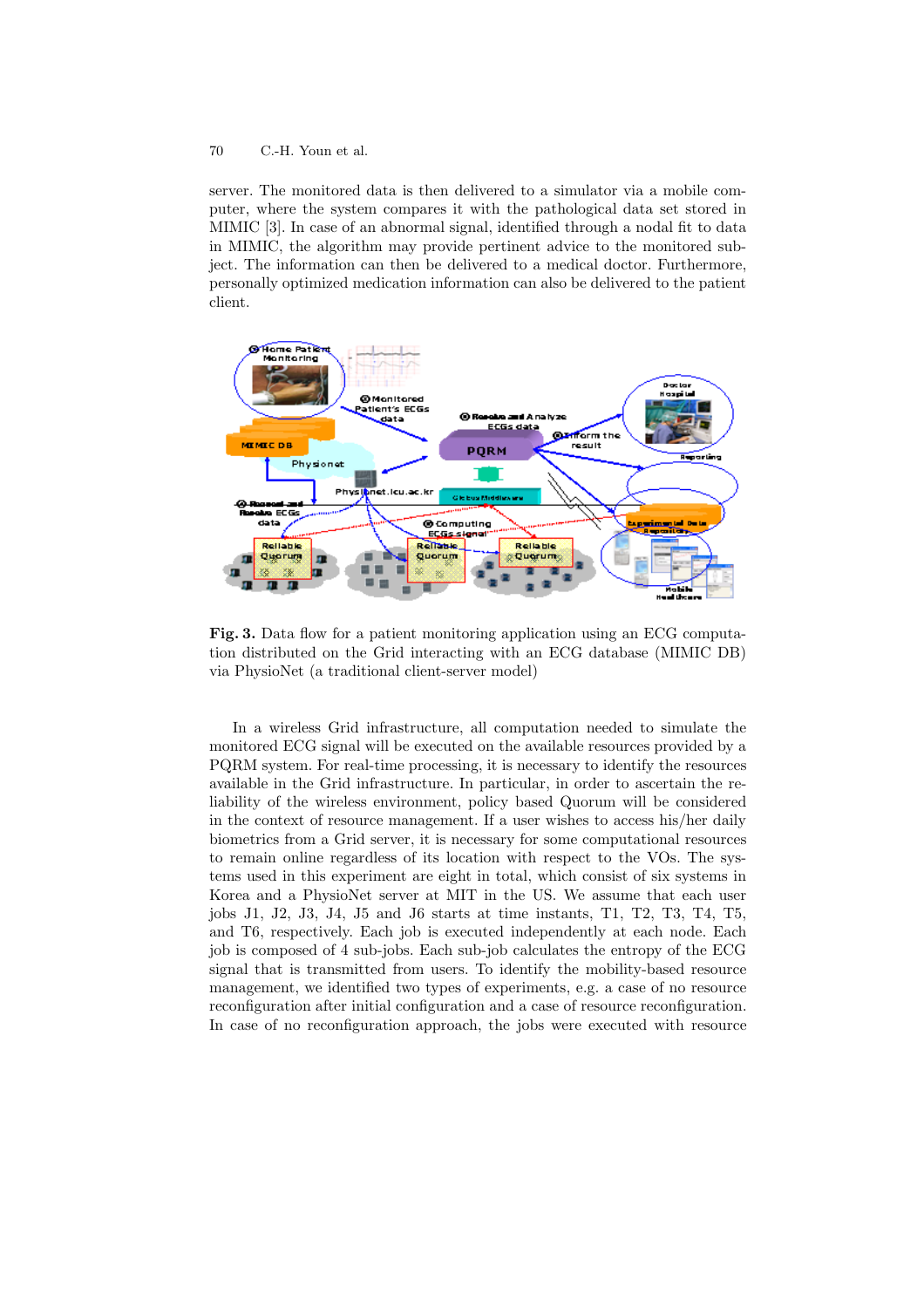<span id="page-6-0"></span>topology determined at S1. The initial Quorum Set is {S1, S2, S3, S4, S5, S6}. A non-reconfiguration method executes jobs sequentially at the system S1 and resource reconfiguration method performs at each temporal instant Ti, such as Quorum S1={(J1, T1), (J2, T2), (J3, T3), (J4, T4), (J5, T5), (J6, T6)}. On the other hand, user's mobility will invoke a policy-Quorum management module in PQRM to reconfigure the resource to guarantee the initial SLAs. A reconfiguration algorithm may change the current Quorum set through reshuffling the resources topology. Fig. 5 shows that the resource reconfiguration was triggered at T4. After triggering the resource reconfiguration, newly generated resource Quorum and resource re-allocation will be determined with  $S1 = \{J1, J2, J3,$  $J6$ ,  $S7 = \{J4, J5\}$  at T4. The S8 is added in new resource quorum and J4 and J5 are moved from system S1 to S8. Fig. 4 represents resource status after reconfiguration. Fig. 5 depicts the performance comparison of the average execution time with and without a Resource Reconfiguration (RR) policy. Quorum management policy with resource configuration (in the bottom two bars) shows more stable execution time than with no reconfiguration management scheme.



**Fig. 4.** Comparison of resource status (available CPU ratio) in S1 and S8 after reconfiguration at T4 (NR: No reconfiguration policy, RR: Resource Reconfiguration policy)

# **6 Conclusions**

End-to-end QoS can be very complex in the wireless Grid computing environment. Policy based management offers a more flexible, customizable management solution that allows controlled elements to be configured or scheduled on the fly, for a specific requirement tailored for a customer. The proposed Quorum based resource management policy is suitable to effectively map the pre-defined QoS requirements to the actual resources on the wireless network. This paper has presented a QoS guaranteed management scheme that facilitates the reliable scheduling of the wireless Grid system with dynamic resource management